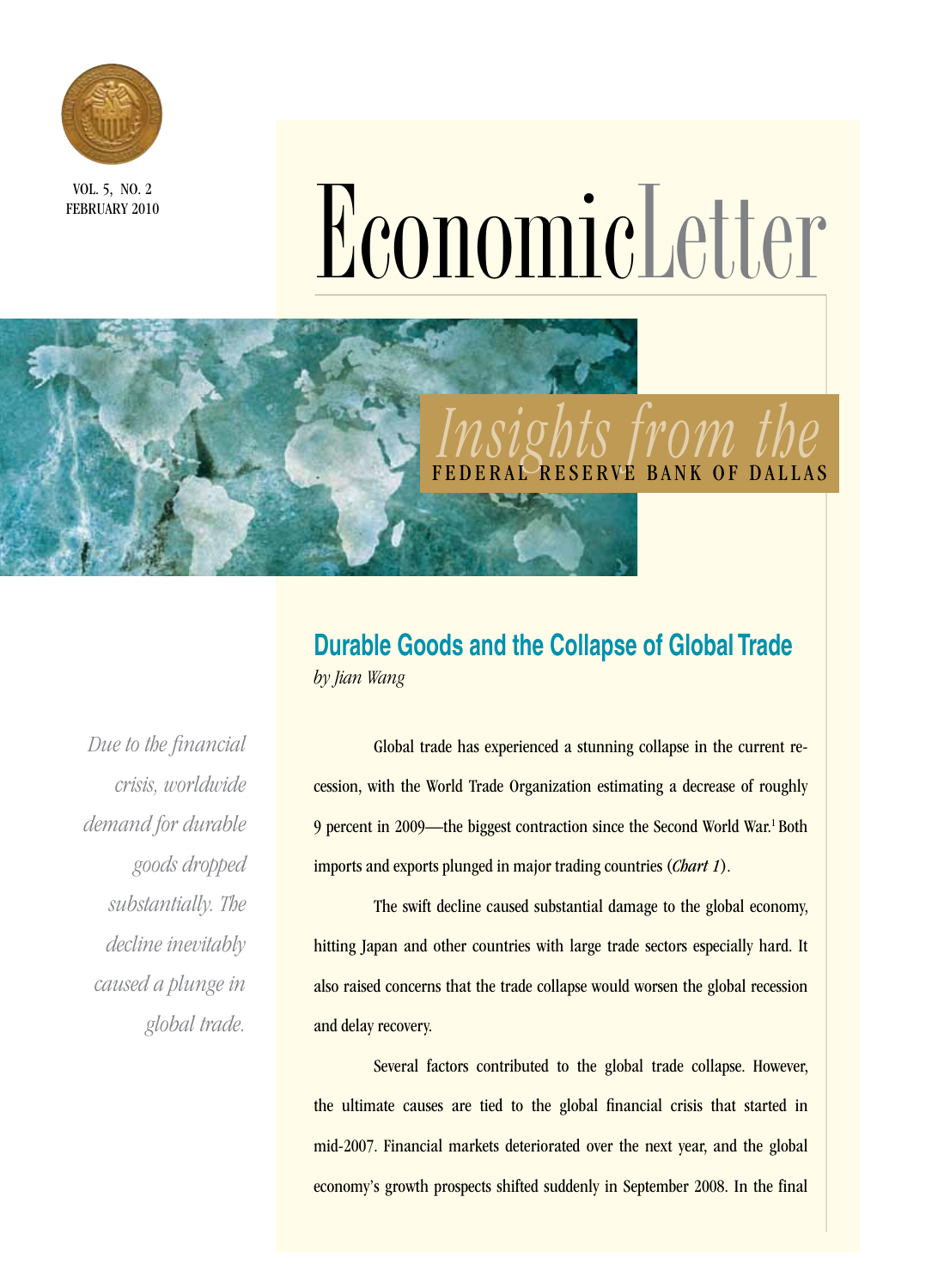## Chart 1 Import and Export Growth Rates Fall as Recession Deepens





months of the year, the forecast for 2009 gross domestic product (GDP) growth went from a moderate slowdown to a sharp contraction (*Chart 2*).

Consumers and investors worldwide started to realize that the financial crisis' impact on real economies may be longer and more severe than they had expected. They pulled back significantly, leading to declines in total consumption and investment that spilled over into global trade. Particularly hard hit were consumer and producer purchases of long-lasting goods. We will see that demand for these durable goods played an important role in the recent global trade collapse.

#### **Trade Volatility and GDP**

The last quarter of 2008 saw GDP plunge in much of the world, including key countries such as the U.S., Germany, Japan and the U.K. (*Chart 3*). Understanding how such declines in economic activity impact international trade starts with a look at two persistent patterns in the trade data.

First, imports and exports are much more volatile than GDP. Second, they generally move in the same direction as GDP. The upshot is that a steep drop in a country's GDP usually results in an even steeper drop in imports and exports.

Using the U.S. as an example, we look at annualized quarter-to-quarter changes in imports, exports and GDP since 1980. Over this period, both imports and exports show much bigger variations than GDP (*Chart 4*). The wide fluctuations obscure the fact that imports and exports are also positively correlated with GDP—particularly in the early 1990s, the first few years of the 2000s and the most recent period of economic turmoil.2

Trade volatility and a positive comovement with GDP aren't limited to U.S. data. Measured by their standard deviations, imports and exports are about three times as volatile as GDP in most Organization for Economic Cooperation and Development (OECD) countries.<sup>3</sup>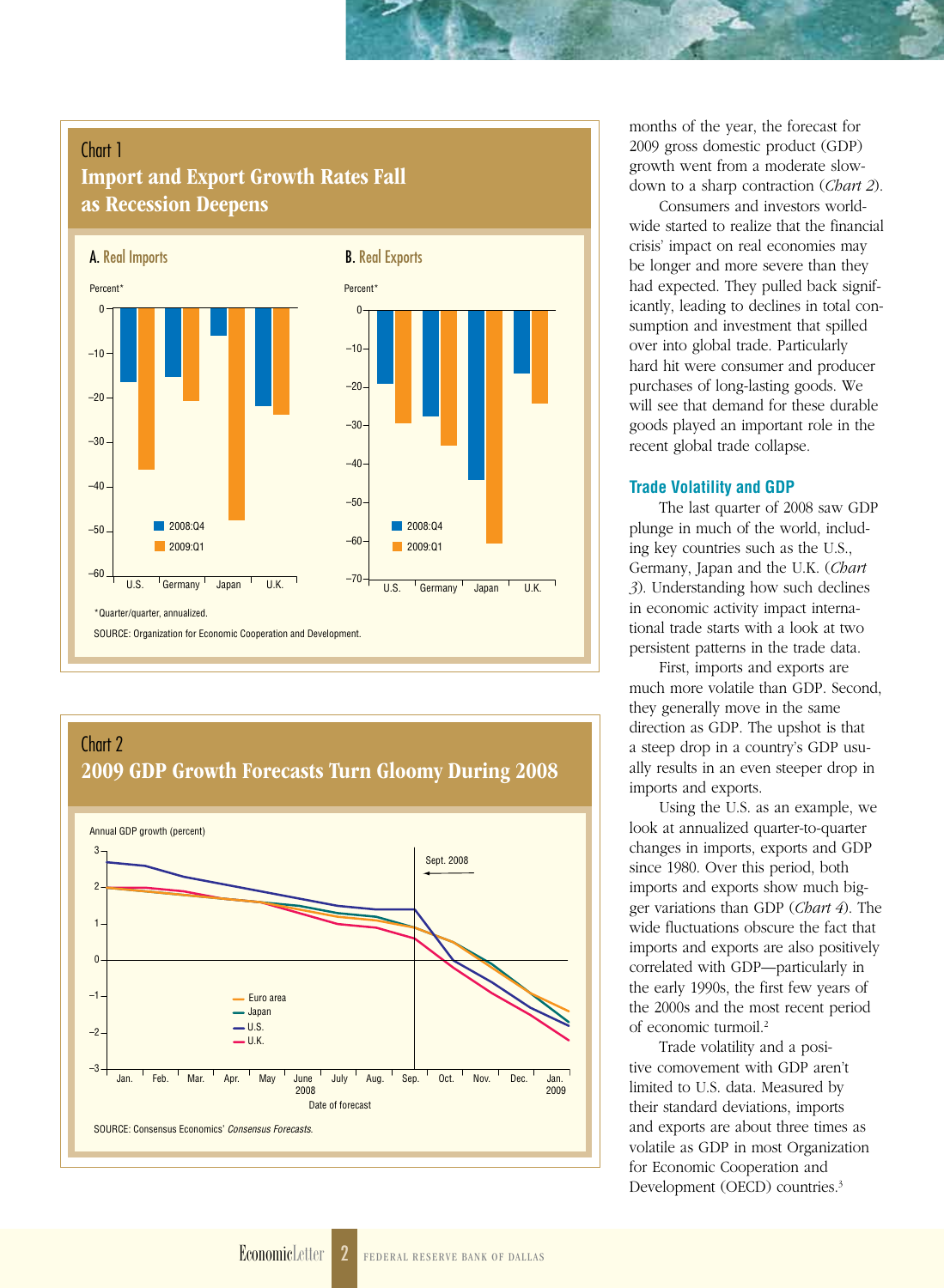Imports and exports are also positively correlated with GDP in nearly all of these countries.<sup>4</sup>

Like the U.S., most industrial countries experienced sharp declines in their GDPs in the recent global financial crisis. It's not surprising that their imports and exports fell even more sharply.

The fact that imports and exports have greater volatility than GDP explains why international trade plunges in deep recessions. But why is trade so much more volatile than GDP? The answer is that durable goods make up a large fraction of international trade and demand for them is usually very volatile.

#### **Trade in Durable Goods**

Durable consumption goods and private capital investment factor into durables trade. Durable goods yield service or utility over time. Examples include such capital goods as machinery and such consumer goods as automobiles, appliances and big-screen TVs.

When the economy is expected to turn sour, households can put off purchases of consumer durables but can't easily delay purchases of food and other goods for quick consumption. When inventories start to grow, firms don't expand capacity, and they cancel or postpone new investments. Thus, demand is generally much more volatile for durable consumer goods and investment than for nondurable goods.

Once again, the U.S. provides a good example. We look at annualized, quarter-to-quarter percent changes in the output of both durable goods and nondurable goods and services. The data show that durables are more volatile than nondurables (*Chart 5*).

Durable goods represent a moderate share of the economy in most industrial countries—in the U.S., for example, they accounted for 23.6 percent of real GDP in 2008. However, durable goods make up a large share of international trade. In the U.S., they accounted for more than 60 percent of trade in goods (excluding energy

#### Chart 3

Real GDP Declines in Some Major Economies in 2008–09



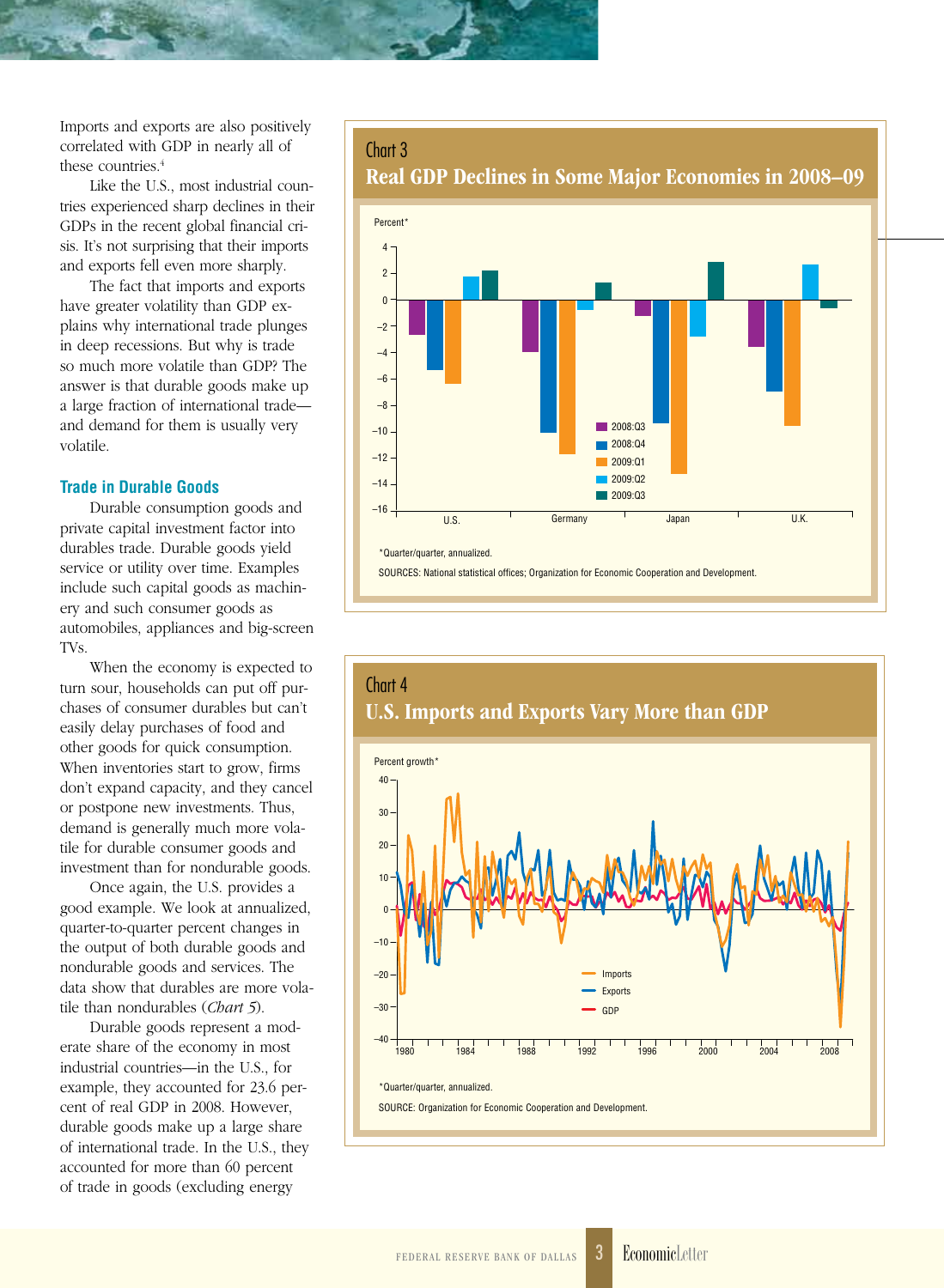#### Chart 5

Growth Rates More Volatile for Durable than Nondurable Goods in U.S.





products) in 2008. The figure is 70 percent on average for the OECD countries, according to several studies.<sup>5</sup>

Due to the global financial crisis, worldwide demand for durable goods dropped substantially. In the first quarter of 2009, for instance, demand fell about 20 percent in the U.S, Canada, Japan and the U.K., adding to the weakness of the previous two quarters (*Chart 6*). The decline inevitably caused a plunge in global trade.

#### **Worse than Before?**

We know that trade declines faster than GDP in hard times. But how do the declines this time compare with those in the previous downturn in 2001?

In absolute terms, the fall of U.S. imports and exports has been more severe than it was in the previous recession. However, GDP has also declined much more this time. We need to take this into account in comparing trade flows in the current and previous recessions.

U.S. exports relative to GDP fell about 16 percent from the second quarter of 2008 to the second quarter of 2009—the same as they did from peak to trough in 2000–01. However, the decline in imports has been much deeper this time. As a share of GDP, they fell 18.3 percent—more than twice as much as they did in the previous downturn.

The decline of durable goods contributed heavily to the fall of U.S. exports and imports in both recessions, led by big drops in capital goods sales (*see red section of bars, Chart 7A*).

In the current recession, export losses have been large in automotive vehicles, engines and parts (*green*); the category held up much better in the less-severe downturn in 2001. Automobiles and consumer goods account for a large fraction of the decline of U.S. imports this time, while capital goods less autos led the fall of imports in 2001 (*Chart 7B*).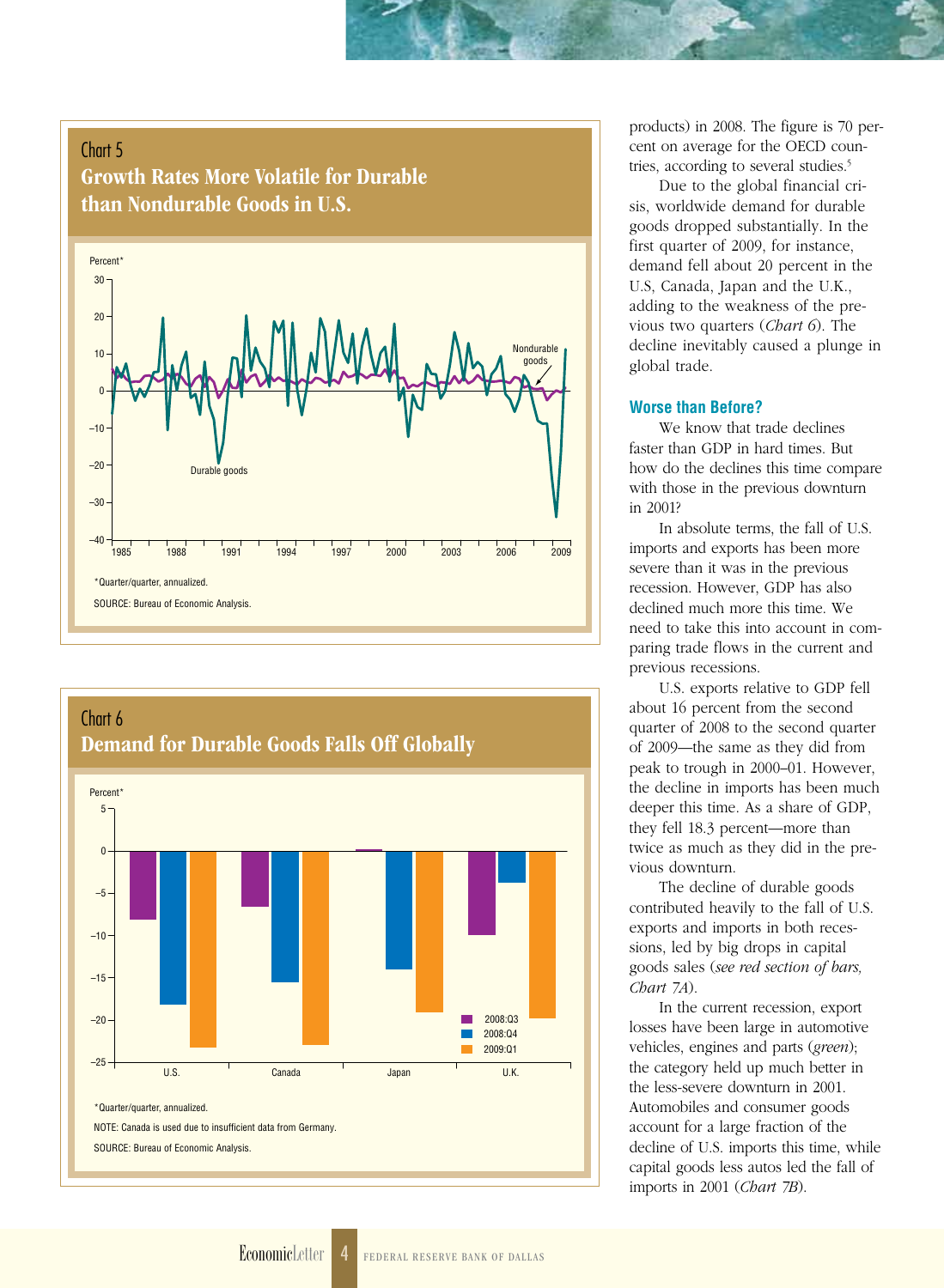These findings are consistent with the observation that U.S. households have substantially cut back durable goods consumption the past two years—in contrast to the previous recession, when durables purchases increased (*Chart 7C*). This difference helps explain why U.S. imports have declined much more in the current recession than they did in 2001.

#### **Other Mechanisms**

The complexities of modern international trade factor into the demand for goods. Globally intertwined mechanisms such as financial markets, trade credit and vertical specialization likely exacerbated the plunge in worldwide demand for durable goods and the associated collapse of global trade.

The rapid deterioration of the global economy after September 2008 suggests financial markets played an important role in the most recent trade decline. Since the beginning of the financial crisis, banks around the world have substantially raised their lending standards. Banks usually finance the purchases of durable goods by households and businesses, so tighter lending practices have restricted spending, particularly on durable goods.

Another often-cited mechanism is the collapse in trade credit—loans provided to importers and exporters to facilitate global trade. A striking feature of the financial crisis is the drop in international capital flows. Private capital inflows and outflows as percentage of GDP in the U.S. fell significantly from 2007 to 2009 (*Chart 8*). Similar patterns exist in other countries.

Without steady capital flows, the financing that firms depend on for imports and exports dried up, adding to weakening global demand. Trade finance data are generally unavailable, but some evidence of the trade credit collapse comes from Brazil, where trade credit flows from foreign investors fell from more than \$20 billion in 2007 into negative territory at the start of 2009 (*Chart 9*).

#### Chart 7

Factors in the Fall of U.S. Real Exports and Imports











NOTE: Shaded areas represent recessions. The official end of the current recession has yet to be declared. SOURCE: Bureau of Economic Analysis.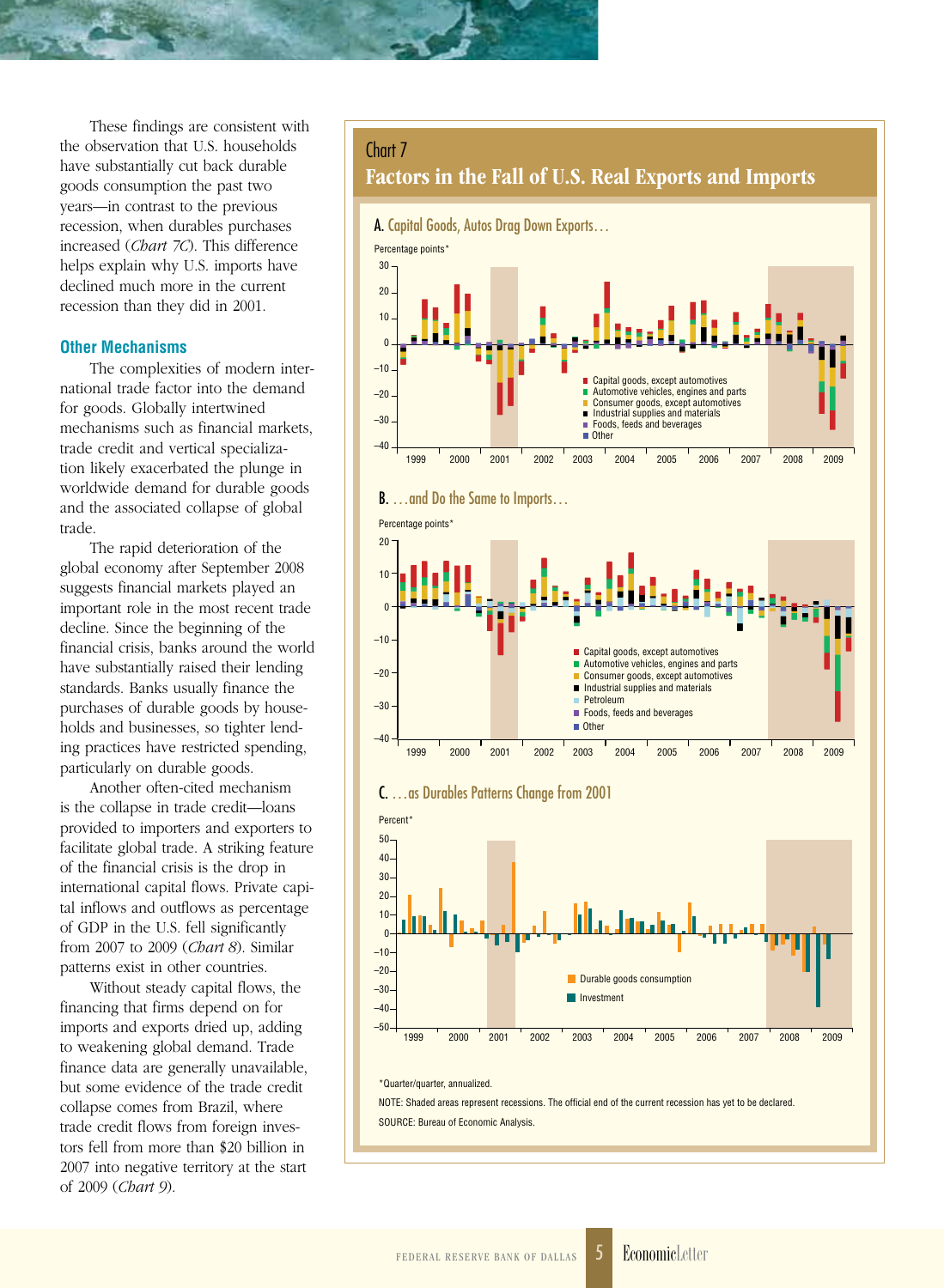## Chart 8 U. S. Capital Flows Plunge





SOURCE: Central Bank of Brazil.

Major trade finance providers such as Citigroup and HSBC Holdings also confirm that the trade-finance business is under significant stress globally.6

Changing production strategies is another important factor behind the synchronized collapse of international trade. Companies increasingly make products in sequential stages in several countries to exploit the comparative advantages of each country at different production stages. This internationalization of production—often called vertical specialization—has been increasing over time and helps explain the increase in world trade over the past two decades.<sup>7</sup>

Greater vertical specialization can amplify the decline of international trade during recessions.<sup>8</sup> Consider two cases—one without and one with vertical specialization.

Without vertical specialization, country A imports \$100 of goods from country B. If country A's demand for imports disappears in a recession, total world exports decline \$100.

With vertical specialization, goods are made in two stages. In the first stage, country A produces intermediate goods and exports them to country B for production of final goods. Then country B exports the final goods back to country A. We further assume that the value of intermediate goods is \$50 and the value of final goods is still \$100. When country A's demand disappears, the loss of total world exports is \$150 (\$50 from country A to B, plus \$100 from country B to A).

The amplification effect can become even bigger when the vertical specialization involves more than two countries. So, the percentage declines in real-world trade can grow much larger than the recessions that spawn them.

#### **More Trade Restraints?**

Growing job losses during a recession usually create the environment for another damper on international trade—protectionism. There's little evidence that it has played a role in the latest trade collapse, but protectionist pressures are rising around the world.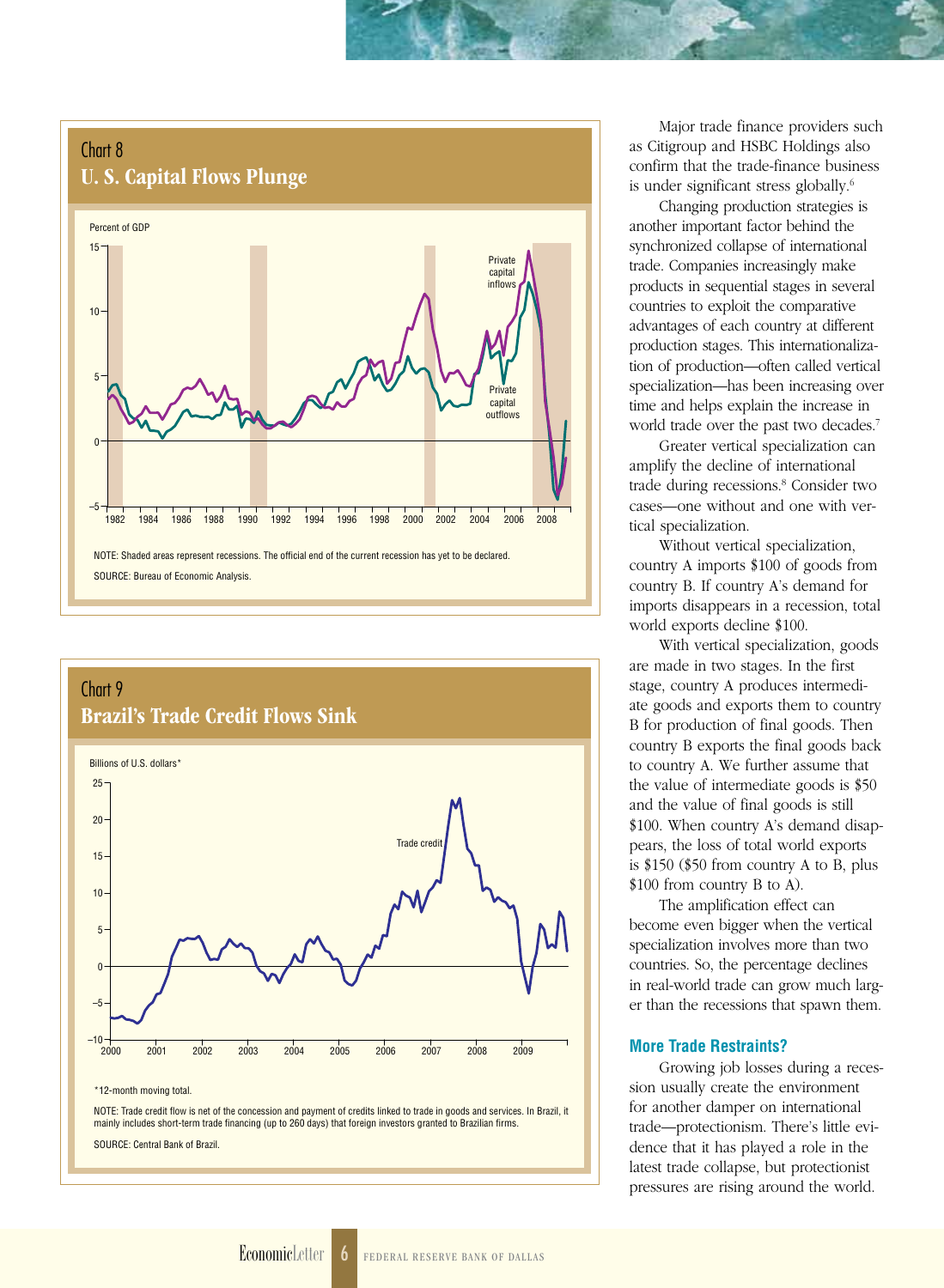One sign is the increased filing of trade disputes to the World Trade Organization (WTO), the international body that governs global trade. Newly initiated import restrictions by WTO members have steadily risen since the third quarter of 2007 as member countries seek ways to protect domestic industries from international competition. During the first half of 2009, WTO members initiated 71 productlevel investigations requesting import restrictions, an increase of more than 20 percent from the first half of 2008 and 86.8 percent from the first half of 2007 (*Chart 10A*).

Today's protectionism is frequently in the guise of nontariff barriers such as antidumping actions. The most recent global peak came during the 2001 recession (*Chart 10B*). So far, this recession hasn't seen a similar surge. While still at relatively low levels, antidumping measures initiated and imposed began rising in 2008.

The uptick in trade-protection measures since 2008 is worth watching. A lag exists between initiation and imposition of import restrictions. In the previous recession, total initiations peaked in 2001, and total imposed antidumping measures jumped the next two years. Higher initiations in 2008 and 2009 are likely to result in increased import restrictions in 2010 and perhaps beyond.

In the second half of 2009, the global economy stabilized and started showing signs of recovery. The return of confidence in global growth has boosted demand for durable goods and, therefore, global trade. With economic conditions expected to continue improving in 2010, international trade is likely to recover in the coming months.

However, trade-protection measures expected to be imposed in 2010 could create more trade frictions and become a drag on the trade rebound. And questions remain about how robust consumption will be.

The expansion of global trade was fueled by strong U.S. demand the

## Chart 10 Protectionist Activity Begins to Stir





past two decades. The country's closeto-zero household saving rate wasn't sustainable in the long run. During the current recession, the U.S. savings rate has increased, and the current account deficit has narrowed. If U.S. households' frugality endures, demand may remain relatively soft in the near future. A quick global trade rebound

may depend on trade-surplus countries boosting domestic consumption.

*Wang is a senior economist in the Research Department of the Federal Reserve Bank of Dallas.*

#### **Notes**

The author thanks Janet Koech for her research assistance.